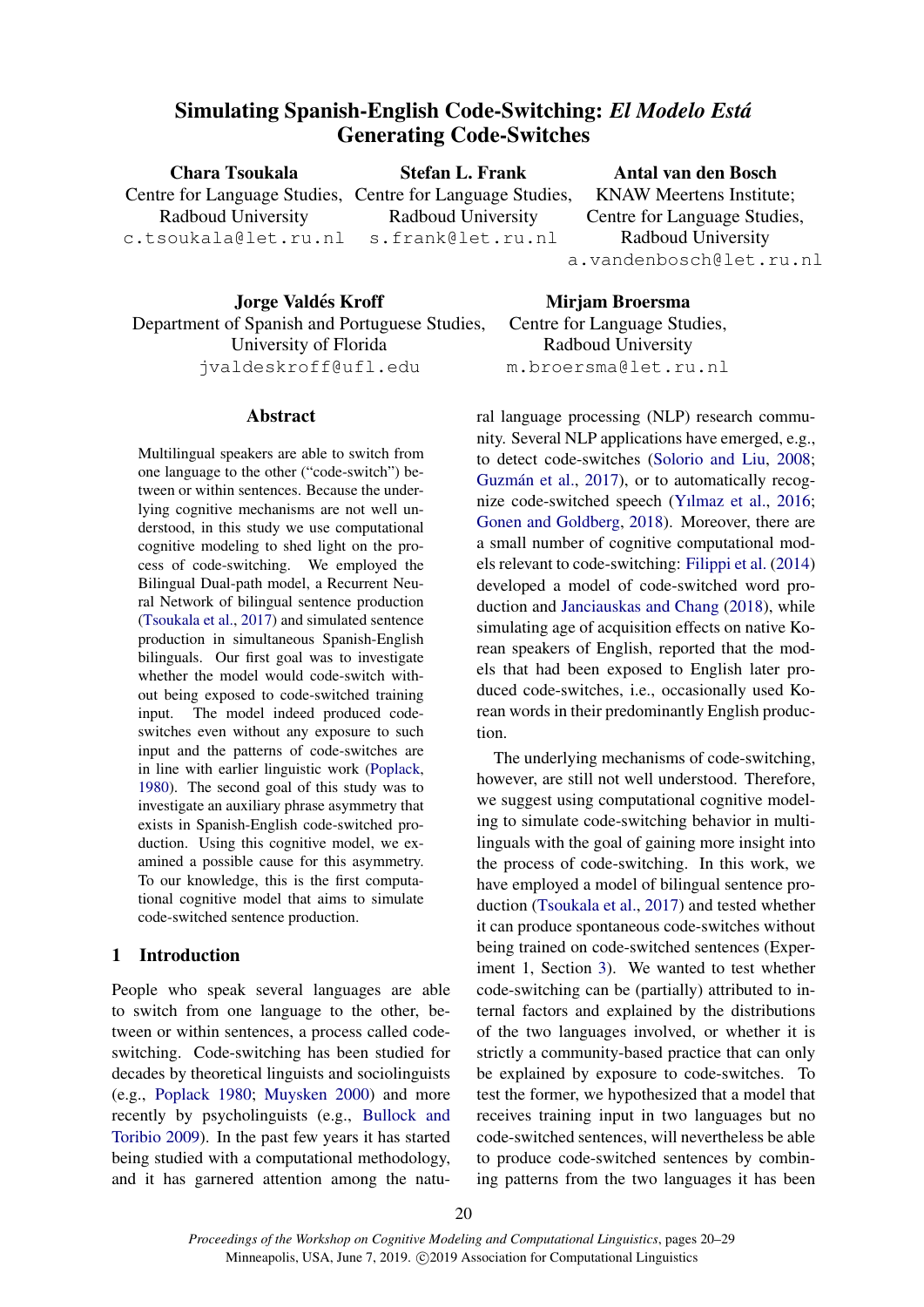trained on. We then employed this model to investigate a specific production phenomenon that occurs in Spanish-English code-switching (Experiment 2). As explained in Section [4,](#page-6-0) we wanted to test whether the phenomenon of interest is caused by the distributional properties of the two languages. This is something that can be explicitly tested with this model because it is not trained on code-switched input.

To our knowledge, this is the first computational cognitive model that aims to simulate codeswitched sentence production.

## 2 Model

To simulate code-switched sentence production, we first needed to simulate bilingual production. For that purpose, we employed the Bilingual Dualpath model [\(Tsoukala et al.,](#page-9-0) [2017\)](#page-9-0) and trained it to simulate simultaneous Spanish-English bilinguals, i.e., speakers who acquired both Spanish and English from infancy.

The Bilingual Dual-path model is a modified version of Dual-path [\(Chang,](#page-8-2) [2002\)](#page-8-2). We chose to work with, and extend, the Dual-path model because it is one of the most successful and empirically validated cognitive models of sentence production. It has been used to explain a wide range of phenomena in various languages; for an overview see [Frank et al.](#page-9-8) [\(in press\)](#page-9-8).

#### 2.1 Bilingual Dual-path Model

The Bilingual Dual-path model (Figure [1\)](#page-2-0) is a Recurrent Neural Network (RNN) based on the Simple Recurrent Network (SRN; [Elman](#page-8-3) [1990\)](#page-8-3) architecture. It learns to convert a message into a sentence by predicting the sentence word by word. Dual-path got its name because of its two pathways that influence the production of each word: i) the meaning, or semantic, system that learns to map words onto concepts (and their realization, see below and Section [2.2.1\)](#page-2-1), thematic roles, event semantics and the intended language ("target language"), and ii) the sequencing, or syntactic, system that is an SRN that learns to abstract syntactic patterns. Both paths influence the next word prediction (the "output" layer).

To express a new message (see Section [2.2.4](#page-3-0) for examples of messages), the following items are fixed and influence the production of the first word: the to-be-expressed semantic roles have fixed connections with their concepts and realizations, and the relevant "event semantics" and "target language" units are activated. Additionally, the hidden layer's context units are reset to a default value (0.5 in our simulations).

The output word is determined as the word with the highest activation in the output layer. Once an output word has been produced, it is fed back as input (to the "input" layer). During the training phase, the target word is given as input instead of the (potentially different) output word.

The sequencing system is a regular SRN that has one recurrent hidden layer (of 110 units in our simulations) and two 70-unit "compress" layers that are placed between the input word and the hidden layer, and between the hidden layer and the output word.

The meaning system learns to map the input word onto a concept and, whenever relevant, the realization of that concept (PRON for pronoun, INDEF for an indefinite article and DEF for definite articles; see Section [2.2.1](#page-2-1) ("Message") for concrete examples).

A difference between this architecture and other RNNs is that whenever a new message needs to be expressed, the network receives fixed connections between concepts and roles; this allows their separation (instead of having a single unit for, e.g., 'AGENT-WOMAN') and, in turn, enables the model to generalize and to produce words in novel roles. For instance, if the concept 'WOMAN' has only been seen as an AGENT in the training set, it can still be correctly expressed in novel roles (PATIENT, RECIPIENT) during the test phase [\(Chang,](#page-8-2) [2002\)](#page-8-2).

All layers use the *tanh* activation function, except the output and predicted role layers that use *softmax*. The model is built in Python and can be found at [https://github.com/](https://github.com/xtsoukala/CMCL19) [xtsoukala/CMCL19](https://github.com/xtsoukala/CMCL19).

## 2.2 Input Languages

In order to simulate Spanish-English bilingual sentence production, we generated input with relevant properties of the two languages. The sentences (and their messages, see Section [2.2.1\)](#page-2-1) are generated before the training starts, and they are based on the allowed structures (Section [2.2.2\)](#page-2-2). For each part of speech (POS) a randomly selected lexical item (from that POS and target language) is sampled from the lexicon (Section [2.2.3\)](#page-3-1). The advantage of using artificial (miniature) languages is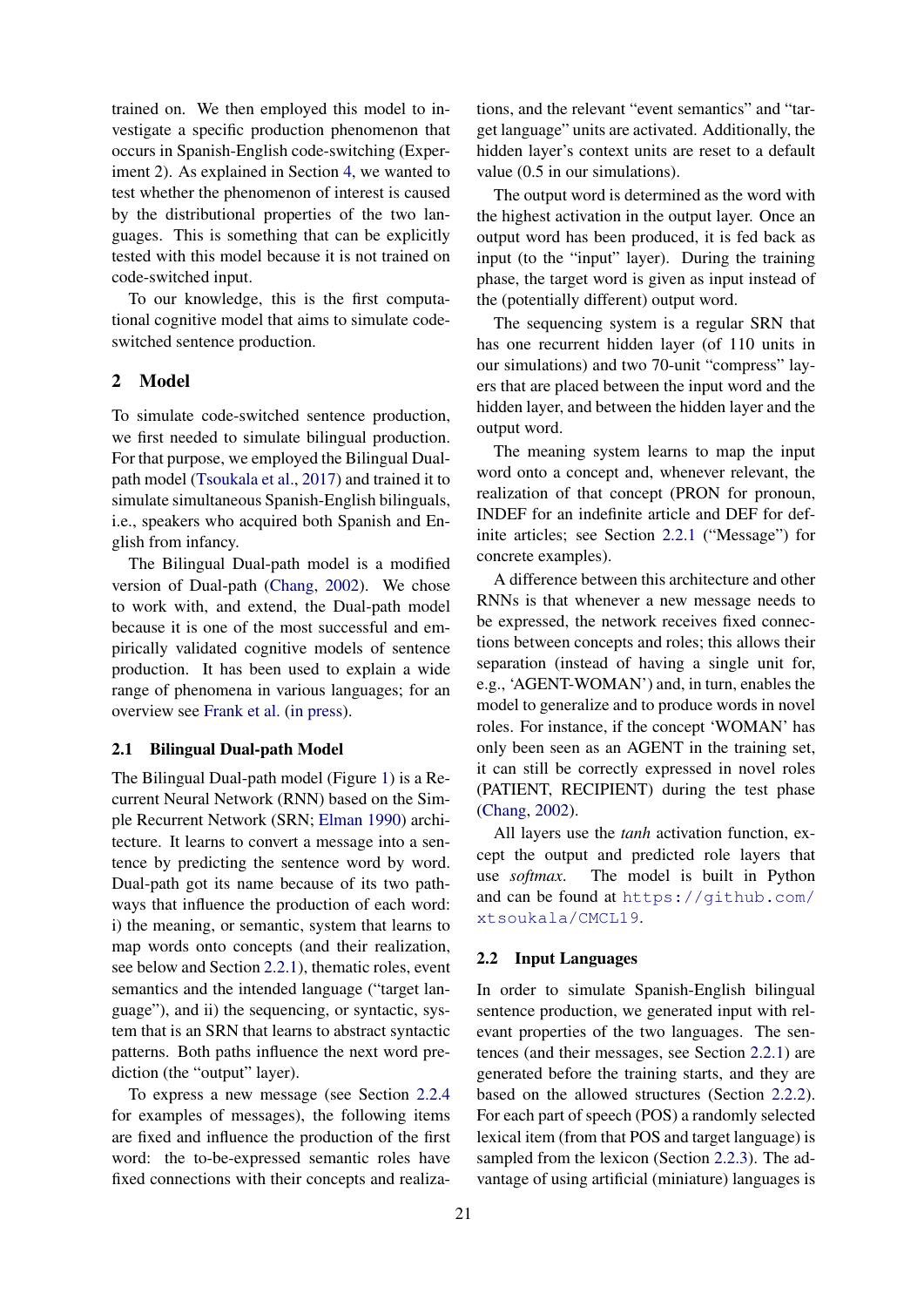<span id="page-2-0"></span>

Figure 1: Bilingual Dual-path, the model used in these simulations, is a next-word prediction model that converts messages into sentences. It is based on an SRN (the lower path, via the 'compress' layers) that is augmented with a semantic stream (upper path) that contains information about concepts, thematic roles, event semantics, and the target language.

that we can manipulate the frequency and grammar of the input and isolate (and thereby study) the phenomenon of interest.

## <span id="page-2-1"></span>2.2.1 Message

The model is trained using generated sentences (as described above) paired with their message that consists of semantics and their realization, eventsemantics, and target language, which will be explained in turn below.

In these simulations, the semantics contains information regarding 45 unique concepts and 6 thematic roles: AGENT, AGENT-MODIFIER, PA-TIENT, ACTION-LINKING, RECIPIENT, and ATTRIBUTE.

ACTION-LINKING is a combined thematic role that can be used for all verb types: action (e.g., 'throws'), linking ('is') and possession ('has'). ATTRIBUTE is an attribute expressed with a linking verb concept ('BE'). AGENT and RECIPI-ENT can be expressed only with animate nouns.

A concept (e.g., WOMAN for the English word 'woman' or Spanish word 'mujer') is assigned to each thematic role (during the sentence generation process) along with a realization attribute (PRON for pronoun, DEF for definite article, and INDEF for indefinite article) according to the meaning that needs to be expressed. For instance, in the sentence "the woman runs" the message would include "AGENT=WOMAN, DEF", whereas "a woman" would be encoded as "AGENT=WOMAN, INDEF", and "she" as "AGENT=WOMAN, PRON".

Furthermore, the message contains event semantic information (denoted as EVENT-SEM), which gives information regarding the tense (PRESENT, PAST) and aspect (SIMPLE, PER-FECT or PROGRESSIVE). The EVENT-SEM layer also contains information regarding the roles needed for that particular message; the model needs to keep track of the roles expressed and make sure that if, e.g., the role of RECIPIENT is activated then the recipient has also been expressed.

Additionally, the message contains information about the target language so that the model knows whether it is learning to produce an English or Spanish sentence.

#### <span id="page-2-2"></span>2.2.2 Structures

The allowed structures for both languages are the following in our simulations:

- SV: Subject Verb, e.g., "a happy dog runs"; "un perro feliz corre"
- SVO: Subject Verb Object, e.g., "the boy" is carrying a book"; "el niño está llevando un libro"
- SVDOPP: Subject Verb Direct Object Prepositional Phrase, e.g., "she shows a book to the girl"; "ella muestra un libro a la niña"
- SVIODO: Subject Verb Indirect Object - Direct Object: e.g., "she shows the girl a book" (Structure occurs only in English)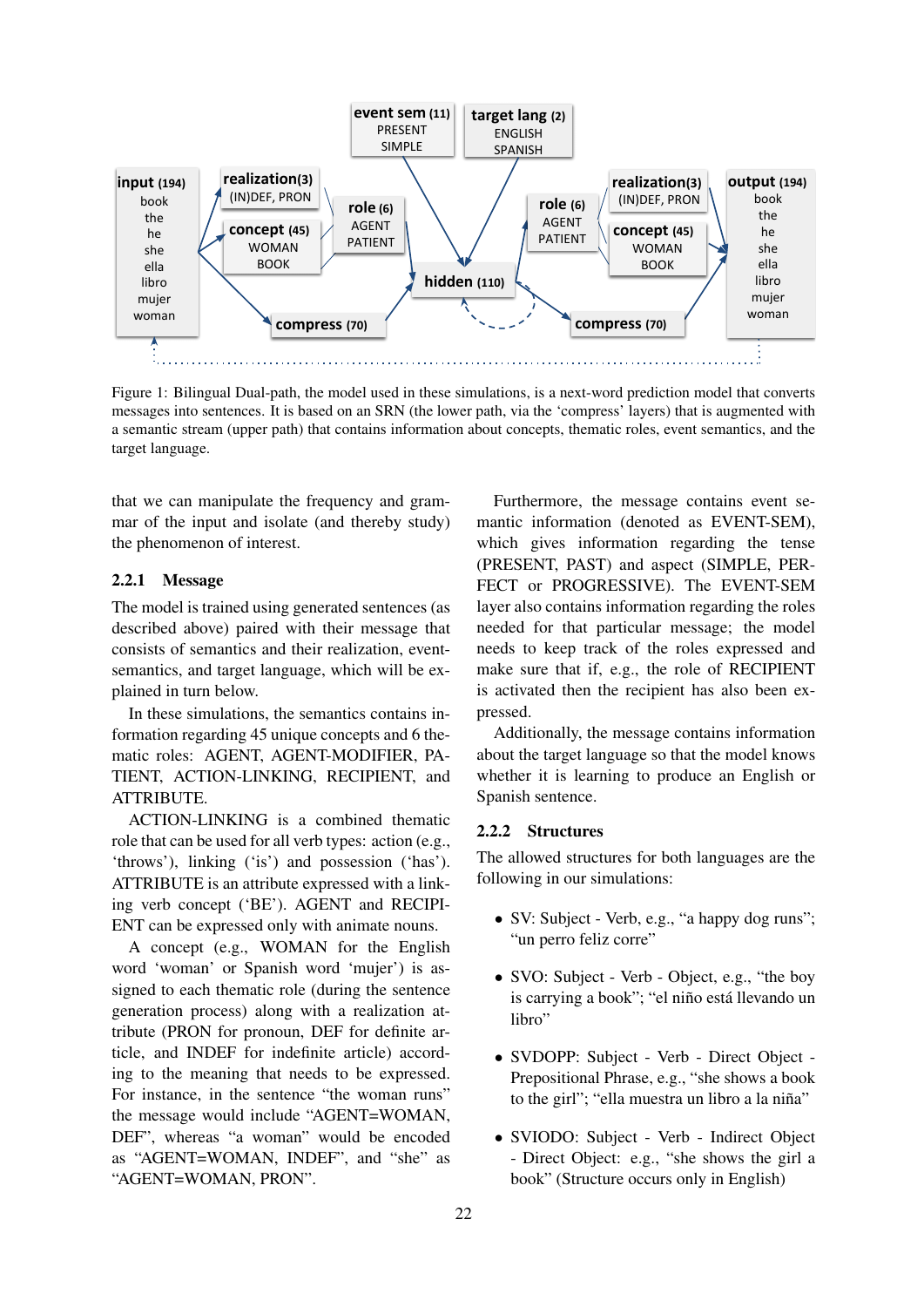• SVPPDO: Subject - Verb - Prepositional Phrase - Direct Object: e.g., "ella muestra a la niña un libro" ("she shows to a girl a book"). Structure only used in Spanish.

The roles can be expressed using either a Noun Phrase (NP) with definite (DEF) or indefinite (IN-DEF) article (e.g., 'the woman', 'a woman'). Additionally, AGENT can be expressed with a pronoun (PRON, e.g. 'she'). NPs optionally contain a modifier (an adjective, e.g., 'a tall woman').

The verbs are either intransitive (e.g., 'sleep'), transitive ('carry'), double transitive ('show'), linking ('is') or possession verb ('has'). The tense is present or past and the aspect is simple, progressive, or perfect. Only the simple past was used whereas the present tense is used with all three aspects:

- simple present: "the man cooks": "el hombre cocina"
- present progressive: "the man is cooking"; "el hombre está cocinando"
- present perfect: "the man has cooked"; "el hombre ha cocinado"

## <span id="page-3-1"></span>2.2.3 Bilingual Lexicon

The lexicon consists of 194 words (Table [1\)](#page-3-2): 88 English words, 105 Spanish words, and the shared period ('.') that marks the end of the sentence. The Spanish lexicon is bigger because this language is gendered: for instance, 'tired' is either 'cansado', if it modifies a masculine noun, or 'cansada' for a feminine noun. Syntactic category information (such as 'adjective', 'participle') is not given explicitly; the model learns it through the syntactic path during training.

## <span id="page-3-0"></span>2.2.4 Input Examples

To illustrate the input, here is an example of the message (excluding the target language):

AGENT=WOMAN, INDEF

AGENT-MOD=TALL

ACTION-LINKING=GIVE

PATIENT=BOOK, DEF

RECIPIENT=GIRL, DEF

EVENT-SEM=SIMPLE,PRESENT,AGENT, AGENT-MOD, PATIENT, RECIPIENT

<span id="page-3-2"></span>

| <b>POS</b>               | $\boldsymbol{n}$ | Examples                     |
|--------------------------|------------------|------------------------------|
| Verbs                    | 64               |                              |
| auxiliary                | 4                | is, has, <i>está</i> , ha    |
| intransitive             | 32               | walked, swims, nada          |
| transitive               | 12               | carries, push, lleva         |
| double transitive        | 12               | gives, throws, da            |
| possession               | 4                | has, had, tiene, tenía       |
| $linking$ <sup>1</sup>   | 4                | is, was, está, estaba        |
| Participles <sup>2</sup> | 57               | eating, eaten, <i>comido</i> |
| <b>Nouns</b>             | 46               |                              |
| animate                  | 10               | uncle, aunt, tío, tía        |
| inanimate                | 36               | pen, book, <i>libro</i>      |
| Adjectives               | 22               | busy, ocupado                |
| Determiners              | 6                | a, the, un, una, el, la      |
| Prepositions             | 2                | to, $a$                      |
| Pronouns                 | 4                | he, she, él, ella            |

 $<sup>1</sup>$  Three of these overlap with the auxiliary verbs.</sup>

 $2$  Nine of these have the same form as a verb; e.g., 'walked' is either a perfect participle or a verb.

Table 1: POS in bilingual lexicon (Spanish in italics)

This message would be expressed linguistically in the following manner in English and Spanish:

- a tall woman gives the girl a book .
- una mujer alta da a la niña un libro . (wordby-word translation: "a woman tall gives to the girl a book")

If the aspect was PROGRESSIVE instead of SIMPLE, on the other hand, the corresponding sentences would be "a tall woman is giving the girl a book"; "una mujer alta está dando a la niña un libro".

The linking verb messages were encoded in the following manner:

## AGENT=WOMAN, DEF

## ACTION-LINKING=BE

## ATTRIBUTE=TIRED

## EVENT-SEM=SIMPLE,PRESENT, AGENT, ATTRIBUTE

and expressed as "the woman is tired"; "la mujer está cansada".

## <span id="page-3-3"></span>2.3 Training

The model was trained on a total of 3040 randomly generated sentence-message pairs in English and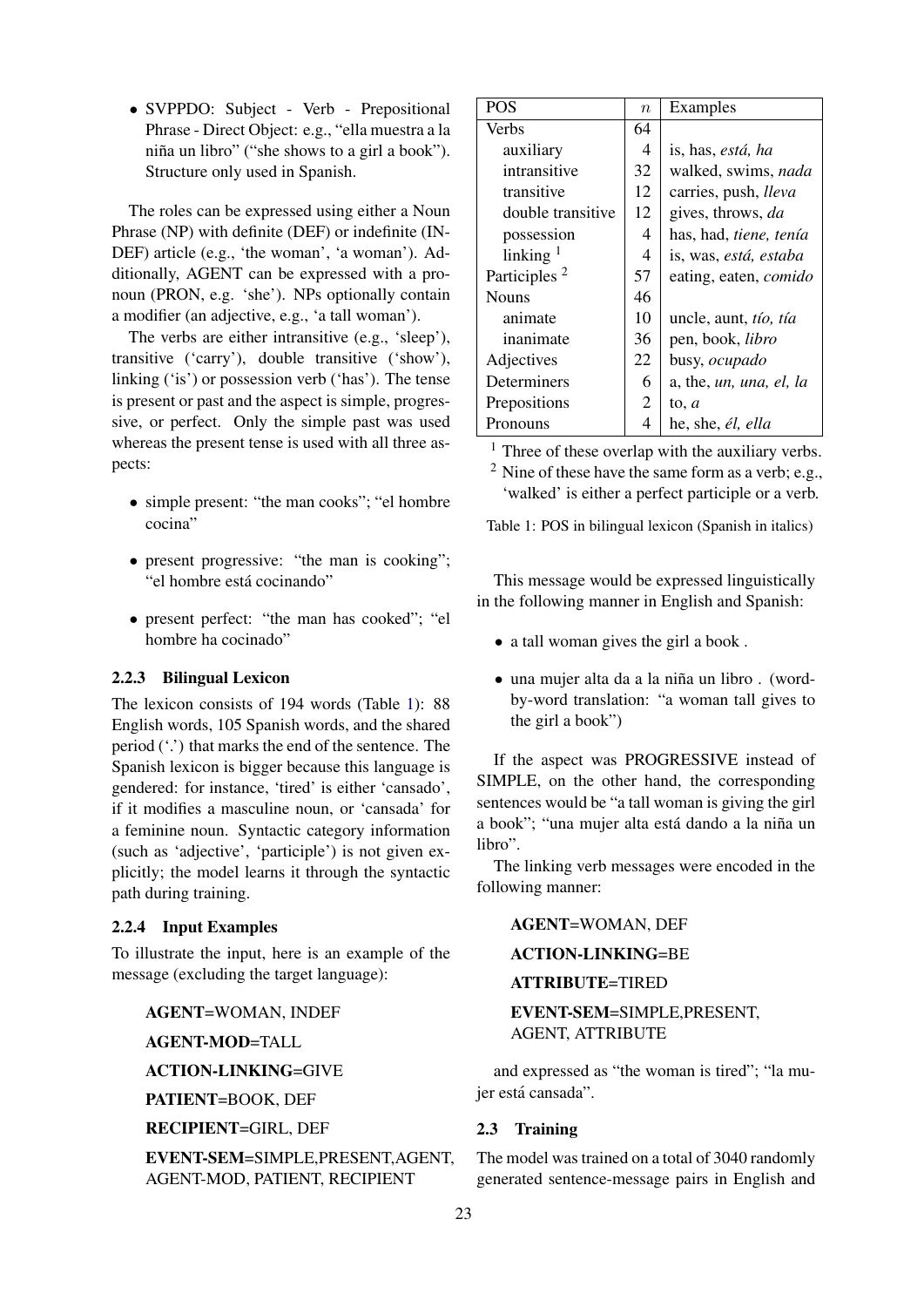Spanish (training set; 50% [1520 pairs] per language). Recall that no code-switched sentences were given as input.

We ran 60 simulations using different input and different random initial weights per simulation, as the input and the weights are the only nondeterministic parts of the model. The models were trained for 30 epochs, where 1 epoch corresponds to a full iteration of the training set (3040 sentences). At the beginning of each epoch, the training set was shuffled.

The "realization–role" and "role–realization" connection weights were set to 10, and the "concept–role" and "role–concept" to 30. The initial learning rate was 0.10 and linearly decreased over 10 epochs until it reached 0.02; the momentum was set to 0.9. None of the hyper-parameters was optimized for the task, and they do not play a crucial role in the results. We selected the values from [Tsoukala et al.](#page-9-0) [\(2017\)](#page-9-0) and increased the "concept–role" connections because this resulted in slightly better performance (the current experiments use more concepts).

## <span id="page-4-1"></span>2.4 Evaluation and Performance Threshold

The correctness of a sentence is determined by whether the correct (and complete) semantic meaning has been expressed in a grammatical sentence but not necessarily in the target syntactic structure. For instance, if the target sentence is "a sad grandfather is showing the book to a girl" and the produced sentence is "a sad grandfather is showing the *pen* to a girl" it is counted as incorrect, whereas if the produced sentence is "a sad grandfather is showing *the girl the book*" it is counted as correct even though it was expressed with a different syntactic structure than the target one. If it is expressed with a different aspect (e.g., perfect instead of progressive) or realization (e.g., pronoun instead of an NP with an indefinite article) it is also marked as incorrect. If the sentence contains code-switches it is marked as correct as long as it expresses the correct meaning, is expressed in one of the allowed structures (Section [2.2.2\)](#page-2-2) and the POS sequence of each phrase (NP, Verb Phase [VP], Prepositional Phrase [PP]) is valid in either language.

For all the experiments, we excluded from the analysis simulations that did not learn to produce at least 75% of the messages correctly according to the criteria above.

## <span id="page-4-0"></span>3 Experiment 1: Code-Switching

In this study, we investigate whether the Bilingual Dual-path would produce code-switched sentences if trained on Spanish and English (but not code-switched) sentences. We investigate the occurrence of different patterns of code-switching that have been observed in the language use of human bilingual speakers.

#### 3.1 Background

[Muysken](#page-9-2) [\(2000\)](#page-9-2) proposed the following typology of code-switching:

- 1. Insertional switching Insertions of single words/fixed expressions:
	- lexical (e.g., noun): "I read a *libro*" (I read a book)
	- fixed expressions/ interjections/ idiomatic expressions: "*Oh my god*, estamos sin palabras" (we are speechless)

## 2. Alternational switching

Alternation between the two languages, involving multi-word sequences, either between or within sentences:

- Inter-sentential switching: "I heard you had an accident. *¿Qué pasó?*" (What happened?)
- Intra-sentential switching: "I had a hard time finding tu casa esta mañana." (your house this morning)
- 3. Congruent lexicalization

In cases where the languages share syntactic structures and are highly cognate, it is possible to use the shared syntax and insert lexical items from either language, thus seemingly switching back and forth: e.g., "*Bueno*, in other words, *el* flight *que sale de* Chicago around three o'clock" ('Fine, ... the flight which leaves from ...') [\(Pfaff,](#page-9-9) [1979\)](#page-9-9)

## 3.1.1 Code-Switching by Syntactic Category

In a seminal study, [Poplack](#page-9-1) [\(1980\)](#page-9-1) observed the Puerto-Rican community in the US. She found that balanced bilinguals produced mostly complex code-switches, such as intra-sentential ones, and few insertions. Switches at the NP were more frequent than switches at the VP and PP, and noun insertions were the most frequent lexical insertion whereas determiner insertions occurred rarely.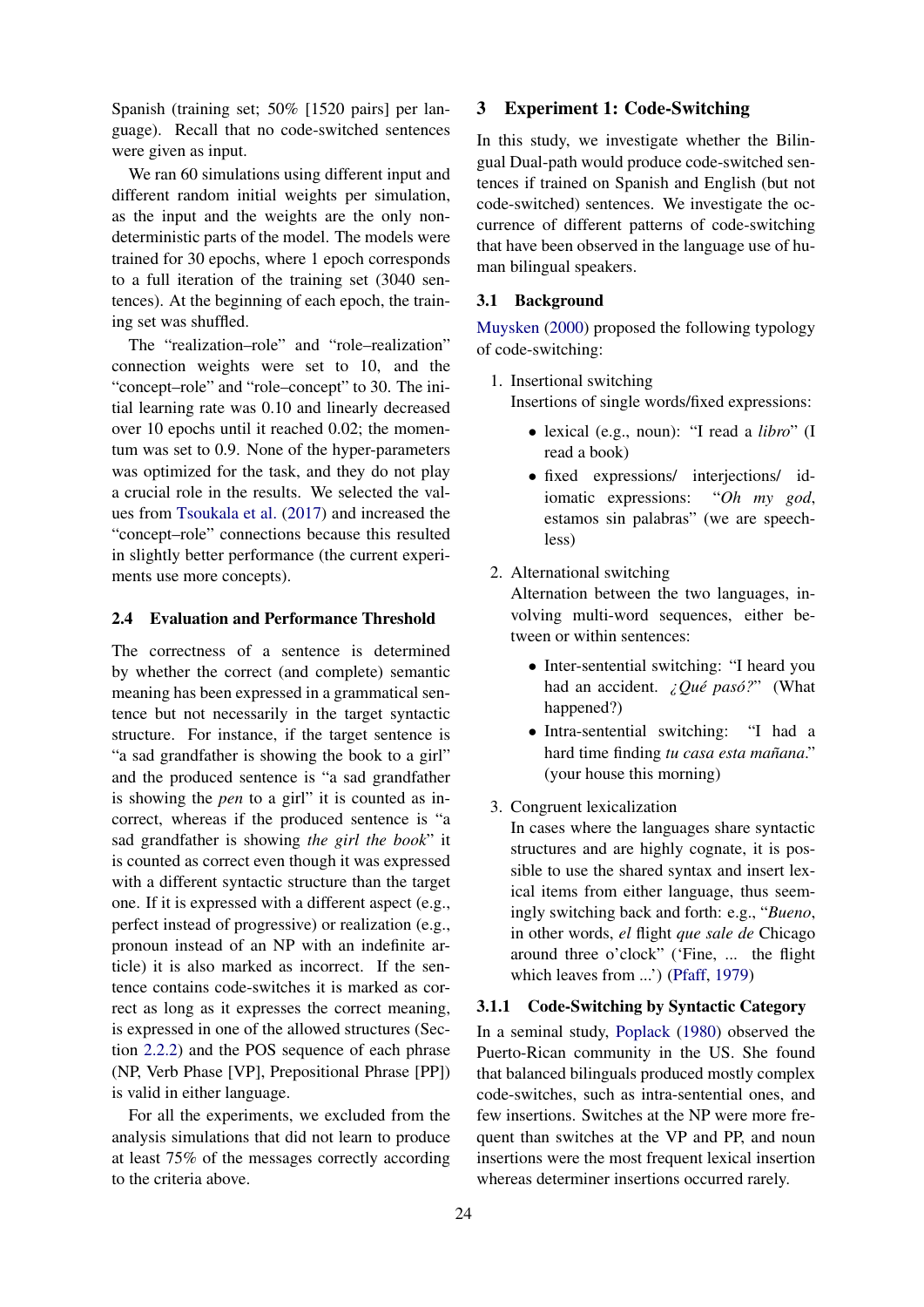<span id="page-5-0"></span>

Figure 2: Percentage of correctly produced sentences and of code-switches among those sentences. The shaded area shows the Standard Error of the Mean (SEM) computed over 56 simulations

#### 3.2 Method

To simulate code-switching, we trained the model as described in Section [2.3](#page-3-3) and tested it on 760 unseen sentences (test set) that were randomly generated in the same manner as the training set.

During the test ("production") phase we manipulated the model's language control by activating a target language only at the beginning, before the production of the first word, so as to indicate the conversational setting (intended language). After the first word had been produced, we activated both target language nodes, thus allowing the model to produce the sentence in either language or to code-switch.

We excluded from the analysis four models that did not pass the 75% performance threshold (as explained in Section [2.4\)](#page-4-1). The reported results are from the remaining 56 simulations.

## 3.3 Results

As hypothesized, the model produced codeswitches even though it had not been exposed to code-switched input. The model code-switched in 18.09% of the correctly produced sentences (at the last epoch, see Figure [2\)](#page-5-0).

## 3.3.1 Typology of Code-Switching in the Model's Output

Figure [3](#page-6-1) shows the insertions per POS and the alternational code-switched types (per POS at which the first language switch occurred) that were produced by the model at the end of the training (30th epoch). The model produced alternational switches more frequently than insertional switches  $(13.57\% \text{ vs } 4.52\%).$ 

## 3.3.2 Examples of Code-Switched Sentences

Insertional code-switches of different syntactic categories are illustrated below:

- Noun insertion: Target: un anfitrión feliz ha pateado un bolígrafo . (English: a happy host has kicked a pen) Output: un anfitrión feliz ha pateado un *pen*.
- Verb insertion: Target: un camarero llevó la llave . (English: a waiter carried the key) Output: un camarero *carried* la llave .
- Determiner insertion: Target: he is showing the book to the father . Output: he is showing *el* book to the father .
- Adjective insertion: Target: a man is sad . Output: a man is *triste* .

Examples of alternational switches are provided below:

- Alternation at the determiner (Noun Phrase): Target: the uncle has shown a father the toy . Output: the uncle has shown *un padre* the toy .
- Alternation at the noun: Target: the short boy shows a brother a book . Output: the short boy shows a *libro a un hermano* .
- Alternation at the preposition (Prepositional Phrase):

Target: the tall waiter has given a brother a book .

Output: the tall waiter has given *a un hermano un libro* .

• Alternation at the auxiliary verb (Auxiliary Phrase):

Target: the short waiter is showing a dog a toy .

Output: the short waiter *esta mostrando a un ´ perro un juguete* .

Note that in the third example (Prepositional Phrase) the model inserted a preposition when switching, thus adhering to Spanish grammar: The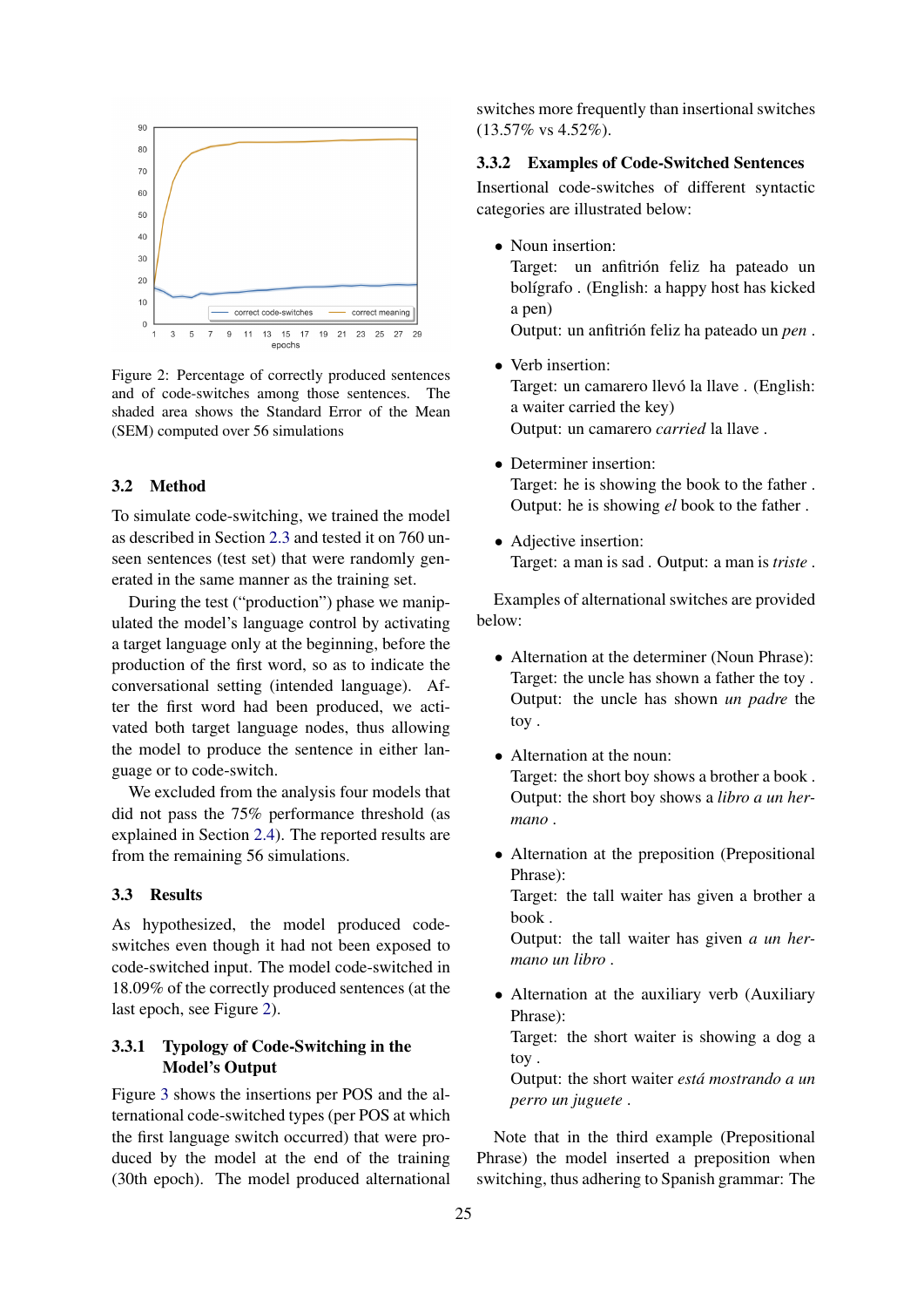<span id="page-6-1"></span>

Figure 3: Types of insertional switching (left) and alternational switching (right). For alternational switches, the POS indicates the first point of switch. All values designate the percentage of correctly produced sentences. The error bars show the SEM computed over 56 simulations.

double dative does not exist with the double noun phrase form in Spanish. This cross-linguistic difference is even more relevant in the fourth example (Auxiliary Phrase switch) because the verb is in Spanish and the sentence would have been entirely ungrammatical if the model had not inserted a preposition ("a un perro").

## 3.4 Discussion

The model produced spontaneous code-switches through the manipulation of the target language, without being exposed to code-switched input. This supports the hypothesis that code-switches can occur due to internal and distributional factors, and not only because of exposure to codeswitching.

Experimentation of surface and the model in series and the model and the model of the model of the model of the model of the model of the model of the model of the model of the model of the model of the model in the model Simulating a balanced bilingual speaker, the model produced mostly alternational switches as opposed to insertional ones. This is in line with Poplack's [\(1980\)](#page-9-1) observation. Furthermore, alternations at the NP (alternational switch at the determiner) were more likely than alternations at the VP (alternational switch at the verb) or PP (alternational switch at the preposition), which is also in line with the patterns observed by Poplack. However, the model also produced code-switching patterns that are not attested in humans. For instance, the model inserted determiners (1.11% of the correctly produced sentences), especially English determiners in an otherwise Spanish sentence (0.68% of correctly produced sentences). We hypothesize that the model has this preference because determiners in English are not gendered. This means both that the model does not need to select a gendered article and that it prefers to use

the English determiner which has twice the frequency of the Spanish ones (as, e.g., 'the' is the translation of both 'el' and 'la' that are the Spanish definite determiners for masculine and feminine nouns respectively).

In bilingual environments where both languages are used, bilingual speakers start with an intended language that is defined by the conversational environment, but they are capable of communicating using either of their languages, or by codeswitching [\(Grosjean,](#page-9-10) [2001\)](#page-9-10). The top-down language control manipulation in the model (i.e., activating both target languages) is analogous to manipulating the conversational setting in which a speaker is interacting. Spontaneous code-switches occur when there is no target language preference. We only activate a target language right before the production of the first word so as to set the conversational environment.

## <span id="page-6-0"></span>4 Experiment 2: Auxiliary Phrase Asymmetry

Our second experiment applies the model to a specific code-switching phenomenon: a production asymmetry that has been observed among Spanish-English communities in the US.

## 4.1 Background

Spanish-English bilinguals are moderately likely to code-switch in the progressive structure between the Spanish auxiliary "estar" ("to be" ) and the participle. For instance:

1. *Las personas estan´* protesting (The people are protesting)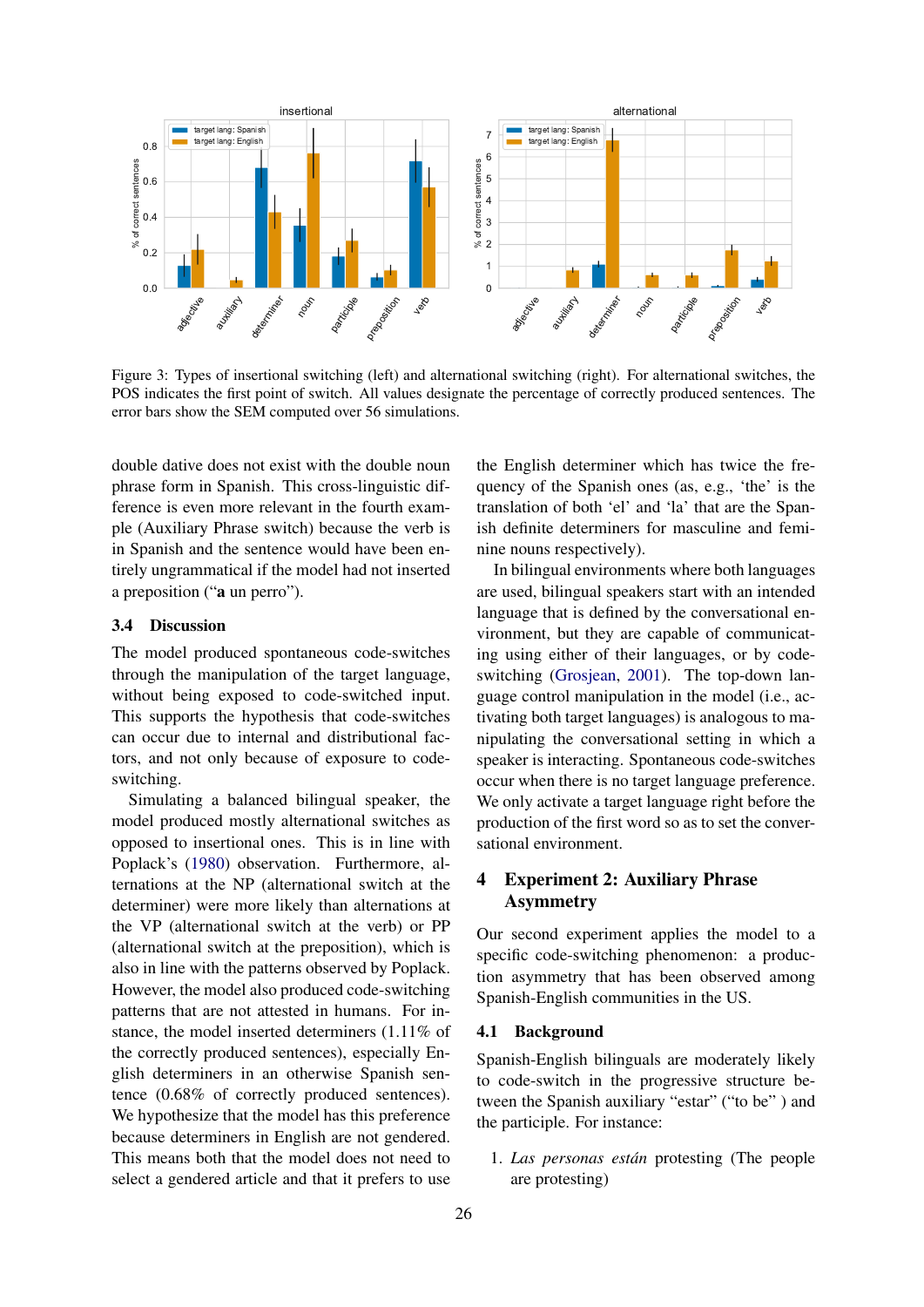<span id="page-7-0"></span>

Figure 4: Percentage of Spanish-to-English participle switches for the correctly produced sentences per aspect in the "haber-model" (left) and the "tener-model" (right). Shaded areas show the SEM computed over 47 simulations.

is valid, whereas a switch at the perfect structure is rarely produced between the Spanish auxiliary "haber" ("to have") and the participle:

2. \* *Las personas han* protested (The people have protested)

Furthermore, a switch at the auxiliary is likely for both structures: "*Las personas* are protesting", "*Las personas* have protested".

This phenomenon is known as the "auxiliary phrase asymmetry" [\(Guzzardo Tamargo et al.,](#page-9-11) [2016;](#page-9-11) [Poplack,](#page-9-1) [1980;](#page-9-1) [Pfaff,](#page-9-9) [1979\)](#page-9-9), and it has been confirmed both in production through corpus analysis and in comprehension through an eyetracking-while-reading study [\(Guzzardo Tamargo](#page-9-11) [et al.\)](#page-9-11).

According to the "grammaticalization account", the source of this asymmetry is that "estar" has more semantic weight and is syntactically more independent as it also functions as a linking verb (e.g., "el enfermero esta cansado"; "the nurse is ´ tired"), whereas "haber" is highly grammaticalized as it is almost exclusively used as an auxiliary. The verb of possession in Spanish is "tener" ("el enfermero tiene un libro"; "the nurse has a book"), and "haber" is only used as an auxiliary verb or in archaic formulations [\(Guzzardo Tamargo et al.,](#page-9-11) [2016\)](#page-9-11). An alternative hypothesis suggested, but not attested, by [Guzzardo Tamargo et al.](#page-9-11) is that the asymmetry emerges from community-supported practice ("exposure-based account"), i.e., speakers must be exposed to the production asymmetry.

## 4.2 Method

To investigate if the model provides support for the grammaticalization account, we first tested

whether the asymmetry would emerge in the model described in Section [2.3;](#page-3-3) this would imply that the asymmetry can emerge even only from the distributional patterns of the two languages and that the exposure-based account is not necessary to explain the phenomenon, as the asymmetry is not present in the input. Second, we took advantage of the fact that the model input is generated and can therefore be manipulated, and we tested explicitly the grammaticalization hypothesis by replacing all instances of "haber" with "tener", the Spanish main verb "to have", thereby adding semantic weight to the Spanish auxiliary verb.

Specifically, for the first research question we employed again the model described in Section [2.3](#page-3-3) ("haber-model"), and we tested it on 1000 novel messages: 500 progressive sentences (e.g., "the boy is kicking a ball") and 500 that were the perfect-tense equivalent of those sentences ("the boy has kicked a ball"). As in the previous experiment (Section [3\)](#page-4-0), we activated both languages after the first word of each sentence had been produced.

For the second model ("tener-model"), we replaced all the instances of "haber" with "tener" in the training set (e.g., "el niño ha comido"; "the boy has eaten" became "el niño tiene comido"). We kept everything else the same (1000 test messages, initialized weights, lexicon size even though "haber" was no longer used, and all the layer sizes), and we ran 60 simulations using the modified input. Because "tener" is also used as an independent main verb with semantic content, we hypothesized that this model will not show the asymmetry.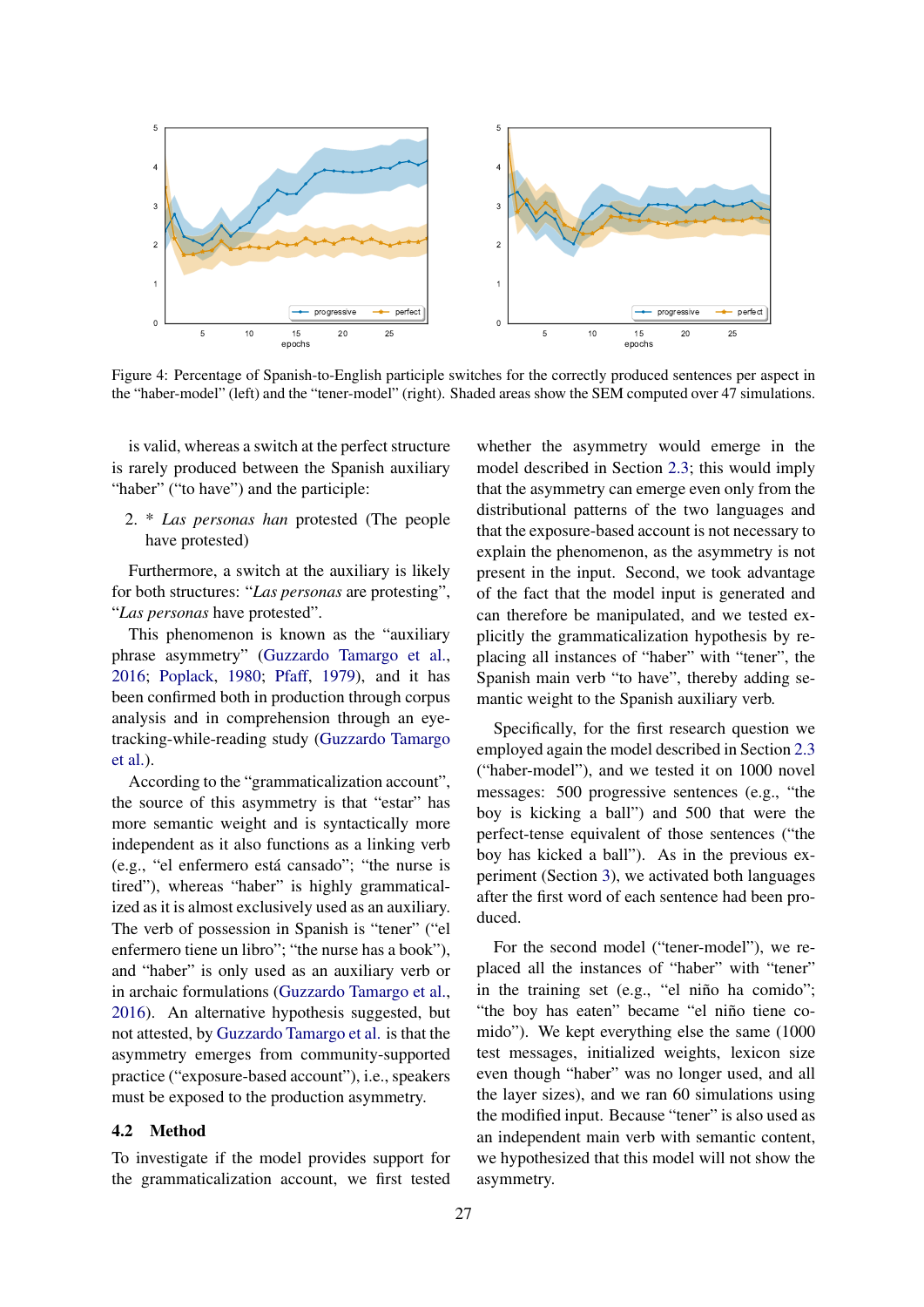In order to have a fair comparison between the two models, we only analyzed the simulations that had successfully learned to produce at least 75% of the sentences for both models.<sup>[1](#page-8-4)</sup> Five simulations failed in the "haber-model" model and eight in the "tener-model", thus leading to a total of 47 simulations to be analyzed.

#### 4.3 Results

Even without any manipulations, the "habermodel" showed a strong preference for progressive participle switches: 4.16% vs 2.18% for the perfect participle switches. Figure [4](#page-7-0) (left) shows the average percentage of Spanish-to-English participle switches over 47 simulations per aspect (progressive and perfect).

Figure [5](#page-8-5) shows the percentage of code-switches at the auxiliary verb and participle for the progressive and perfect structure, after 30 training epochs. In the progressive aspect, the simulations did not show a preference for a switch at the auxiliary; it is equally likely compared to a switch at the participle, thus reflecting prior experimental and corpusbased results [\(Guzzardo Tamargo et al.,](#page-9-11) [2016\)](#page-9-11). In the perfect structures, on the other hand, a switch at the participle is much less likely than a switch at the auxiliary position.

When tested on the same 1000 messages, the "tener-model" (that substituted the original Spanish auxiliary verb from the "haber-model" for one with more semantic weight) did not show a preference for progressive participle switches (2.91% vs 2.63%; Figure [4,](#page-7-0) right).

<span id="page-8-5"></span>

Figure 5: Percentages of code-switches at the auxiliary and participle for the progressive and perfect aspect, after 30 epochs. Error bars show the SEM computed over 47 simulations.

#### 4.4 Discussion

We tested whether the auxiliary phrase asymmetry in Spanish-English code-switching could be derived from the properties of the two languages. The "haber-model" simulated the attested asymmetry and the "tener-model" tested whether the cause could be attributed to the Spanish auxiliary "haber" that only has a limited, dependent syntactic function (i.e., is more grammaticalized) and is not used as frequently as the English equivalent ("have"). The two simulations confirm that the grammaticalization account could be responsible for the asymmetry.

#### 5 Conclusion

We have presented a novel method to test hypotheses in code-switched sentence production. This computational cognitive model can easily be modified to simulate code-switched production of a different language pair. Additionally, the generated input allows for manipulations that help test other hypotheses about code-switching, for instance the idea that cognates can trigger codeswitched speech [\(Clyne,](#page-8-6) [1980\)](#page-8-6).

#### Acknowledgments

The work presented here was funded by the Netherlands Organisation for Scientific Research (NWO) Gravitation Grant 024.001.006 to the Language in Interaction Consortium.

## References

- <span id="page-8-0"></span>Barbara E. Bullock and Almeida Jacqueline Toribio. 2009. [Trying to hit a moving target: On the so](https://benjamins.com/catalog/sibil.41.12bul)[ciophonetics of code-switching.](https://benjamins.com/catalog/sibil.41.12bul) *Multidisciplinary Approaches to Code Switching*, 41:189–206.
- <span id="page-8-2"></span>Franklin Chang. 2002. [Symbolically speaking: A con](https://onlinelibrary.wiley.com/doi/pdf/10.1207/s15516709cog2605_3)[nectionist model of sentence production.](https://onlinelibrary.wiley.com/doi/pdf/10.1207/s15516709cog2605_3) *Cognitive Science*, 26:609–651.
- <span id="page-8-6"></span>Michael G. Clyne. 1980. [Triggering and language](https://psycnet.apa.org/record/1982-03225-001) [processing.](https://psycnet.apa.org/record/1982-03225-001) *Canadian Journal of Psychology/Revue canadienne de psychologie*, 34(4):400.
- <span id="page-8-3"></span>Jeffrey L. Elman. 1990. [Finding structure in time.](https://onlinelibrary.wiley.com/doi/pdf/10.1207/s15516709cog1402_1) *Cognitive Science*, 14(2):179–211.
- <span id="page-8-1"></span>Roberto Filippi, Themis Karaminis, and Michael S.C. Thomas. 2014. [Language switching in bilingual](https://repository.edgehill.ac.uk/10151/1/Filippi_etal_inpress_bilingual_switching.pdf) [production: Empirical data and computational mod](https://repository.edgehill.ac.uk/10151/1/Filippi_etal_inpress_bilingual_switching.pdf)[elling.](https://repository.edgehill.ac.uk/10151/1/Filippi_etal_inpress_bilingual_switching.pdf) *Bilingualism: Language and Cognition*, 17(2):294–315.

<span id="page-8-4"></span> $1$ <sup>1</sup>The "sameness" of the simulations is judged by the simulation number which indicates the seed for the initialized weights and the generated input.